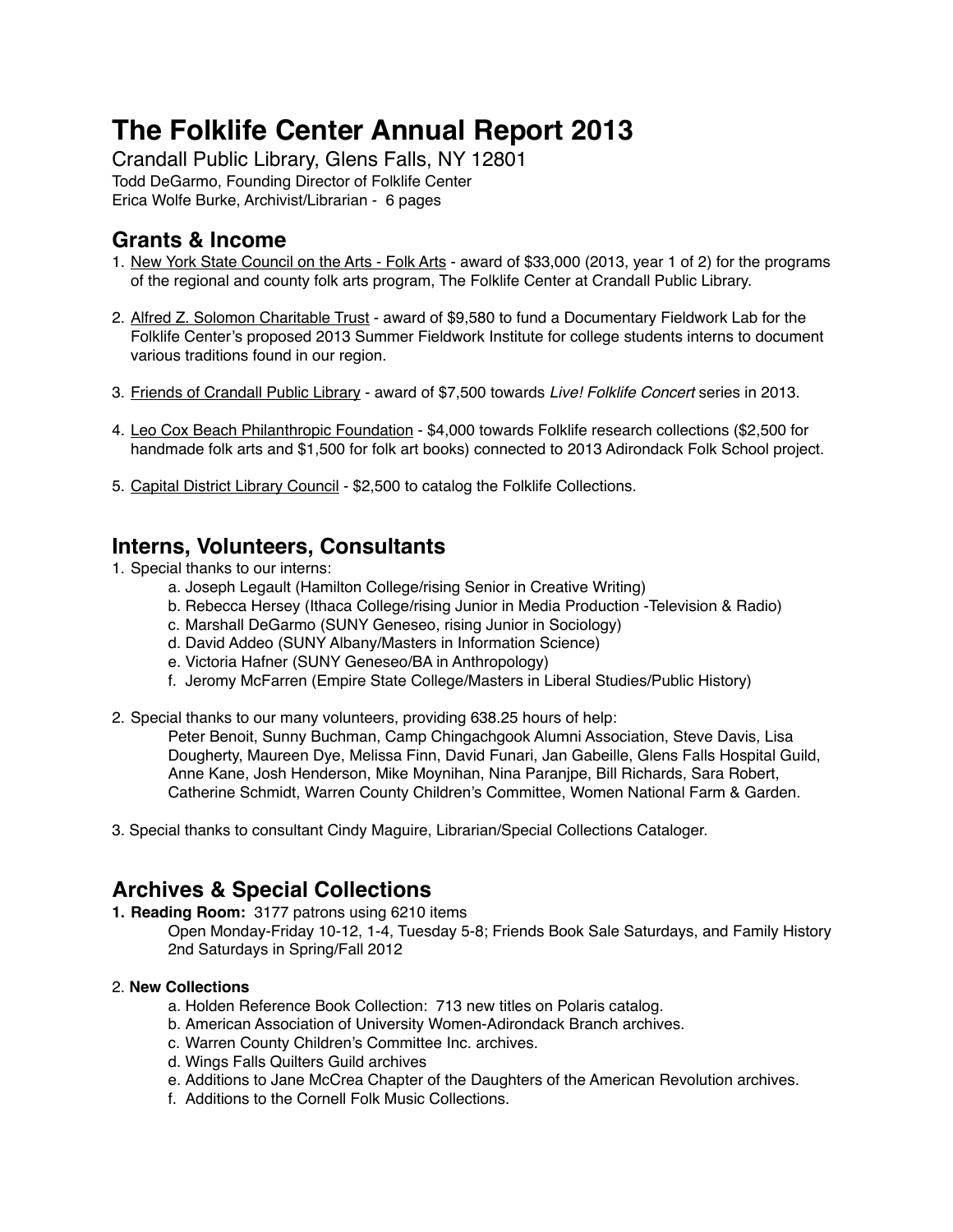- g. Additions to Saga City Japan Collection.
- h. Edinburg Town Record Book 1865-1876 donated by Nancy Fish.
- i. Hadassah of Glens Falls records given by Sunny Aronson Buchman
- j. *Celebration of Life* (holocaust) program files, and *Open Door: Vietnam Experience Expressed Through the Arts*, programs files given by Sunny Aronson Buchman
- k. 1953 Glens Falls High School Reunion papers given by Sunny Aronson Buchman.
- l. *Oaken Bucket Golf League Scrapbook* donated by Ray Smith.
- m. Delaware & Hudson Railroad annual reports and monthly bulletins donted by Dick Wilson.
- n. Tang Teaching Museum at Skidmore College catalogues
- o. School ephemera from the Purse family.
- p. Various historical ephemera from Maury Thompson.
- q. Genealogical periodicals donated by the John Austin family.
- r. *Co-op Cookery* 1983-1989 food columns for the Washington County Press by Anita Witten.
- s. French Canadian books and periodicals donated by Sandy Carpenter.
- t. Digital video recordings of *Live! Folklife Concerts* & *Summerland Music Festival* by DeGarmo.
- u. Folk Art Collections, made possible by the Leo Cox Beach Philanthropic Foundation:
	- a. Paul Cardone cigar box guitar & amp
	- b. Beverly Cornelius baskets
	- c. Bernard Domingo sculpture
	- d. Janet Flinchbaugh floorcloth
	- e. Kathryn Greenwold quilted collage
	- f. Karen Koch corn broom
	- g. Walt LeClair bird carvings
	- h. Carol Lukovich pine needle baskets
	- i. Paul Sinicki fishing flies (designs by Fran Better & Lew Oatman)
	- j. Mark Swanberry bluestone lantern
	- k. Pete Teresco celtic cross
	- l. Linda VanAlstyne felted wool
	- m. Grant VanLoan fish decoy
- p. Folk Art Collections donations:
	- a. Walter Fleming tinwork
	- b. Grace Mandle woven linens
	- c. Eric Marczak wooden flute
	- d. Don Polunci rustic bird house

#### 3. **Collection Management**

- a. Csaplar Lake George Collection: inventory and preservation rehousing; ongoing item-level inventory into Filemaker Pro database.
- b. Saga City Japan Collection: processed for this year's 25th anniversary of our Sister Cities relationship.
- c. Camp Chingachgook Archives: processed by volunteers for this year's 100th anniversary.
- d. Folk Music Libraries: ongoing digitization of albums for patron access at iTunes station.
- e. Folklife Collections:
	- (1) *Live! Folklife Concert* digital video recordings were duplicated on DVD for easier use with NYSCA funds, and catalogued on Polaris with CDLC grant funds.
	- (2) Cataloging various series onto Polaris by Cindy Maguire (consultant via CDLC grant).
	- (3) *Folklife Documentary Fieldwork Lab* used to add 7 short documentary films.
- f. New manuscript collections: processed, inventoried and collection description.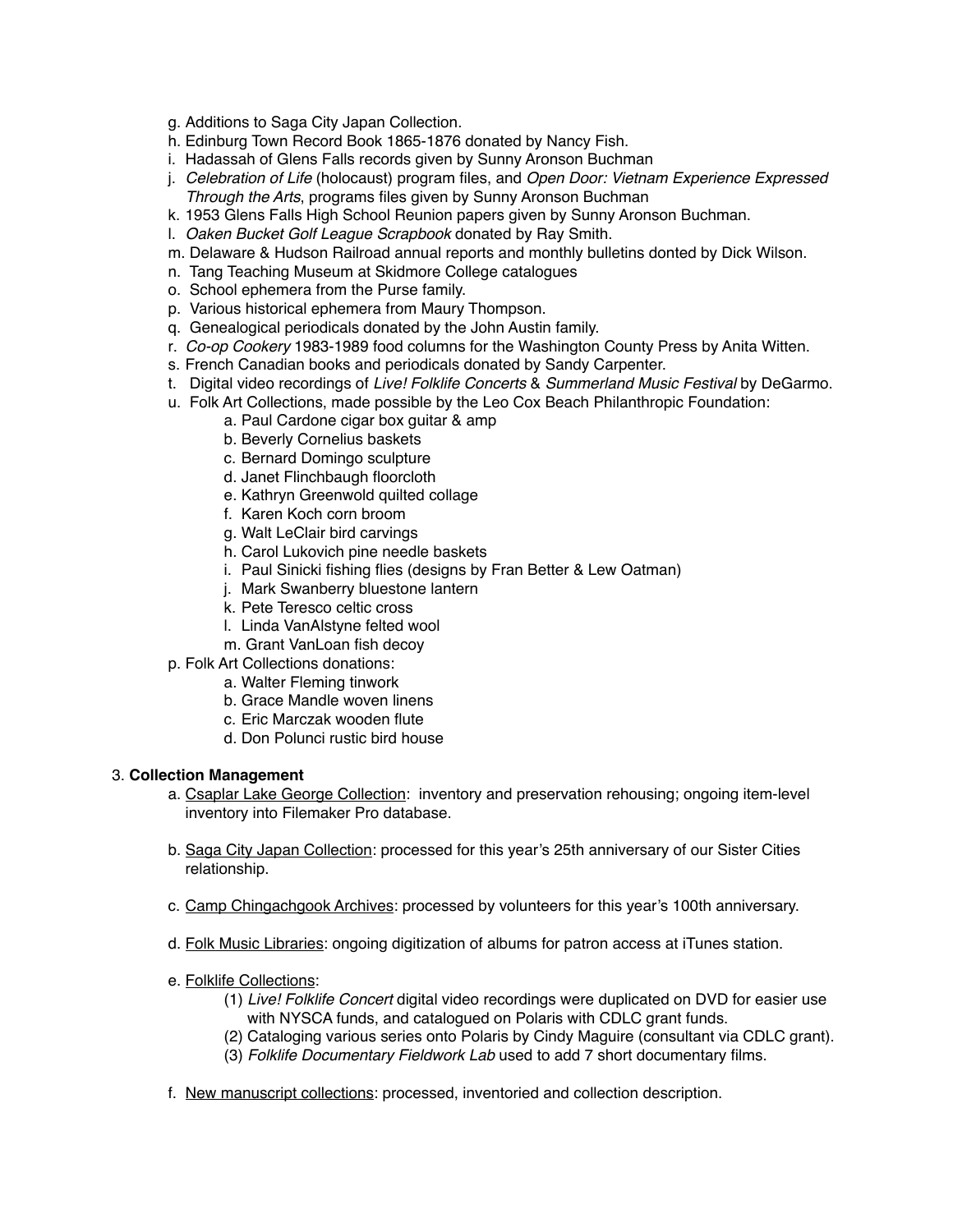- g. Vertical Files (Glens Falls-Queensbury, Regional, Biographical: filing and preservation copying.
- h. Serials: additions, storage reorganization, new inventory.
- i. NYS Vital Record Indexes: updates from NYS Archives & Department of Health.
- j. Crandall Public Library Archives:
	- (1) Board meeting papers processed
	- (2) Press and other public relations materials organized.
	- (3) Obsolete Inactive Library Records destroyed.

## **Folklife Gallery**

- 1. **Inspiring Hands, Heart & Mind: The Arts & Crafts of the Adirondack Folk School** a new, original exhibition curated by Todd DeGarmo showcasing the work of AFS artists/instructors and encouraging our patrons to take a class or 2 at this innovative center in neighboring Lake Luzerne. Folklife Gallery March 7 - June 30, 2013.
	- a. Reception on March 7 with est 300+ attendees.
	- b. Newspaper feature in the Hill Country Observer (June 2013).
	- c. Related books & folk art added to Special Collections.
- 2. **Heaven Runs Down to the Lake: 100 Years of YMCA Camp Chingachgook** a new, original exhibition that grew out a partnership with the Alumni Association of Camp Chingachgook to arrange and preserve the Camp's historic records, July 19 - December 31, 2013.
	- a. Reception on July 19 with est. 150 attendees.
	- b. Book & DVD added to Special Collections.

#### 3. **Displays around the Library**:

- a. 25th Anniversary of Sister Cities: Saga City Japan & Glens Falls, NY.
- b. Solomon Northup illustrations from the first edition of *Twelve Years a Slave*.
- c. Guess What I Collect kids showcase their collections, changing every 3 weeks in the Children's Department; February 22 workshop with 10 participants.
- d. Teens Collect March 8 kickoff workshop with 16 participants.

### **Music & Storytelling**

- 1. **Live! Folklife Concert Series**: Winter/Spring Thursdays 7 to 9 pm (doors open at 6:30) in the Community Room with portable stage & sound system, digital video recorded:
	- a. January 3: Sometymes Why, audience 110.
	- a. March 7: Roy Hurd with Frank Orsini, audience 141
	- b. March 14: Christopher Shaw, audience 171.
	- c. March 21: Aoife Clancy, audience 140.
	- d. March 28: Rusty Doves, audience 100.
	- e. April 11: Mayfly, audience 94.
	- f. April 18: PossumHaw, audience 150.
	- g. April 25: Quickstep, audience 149.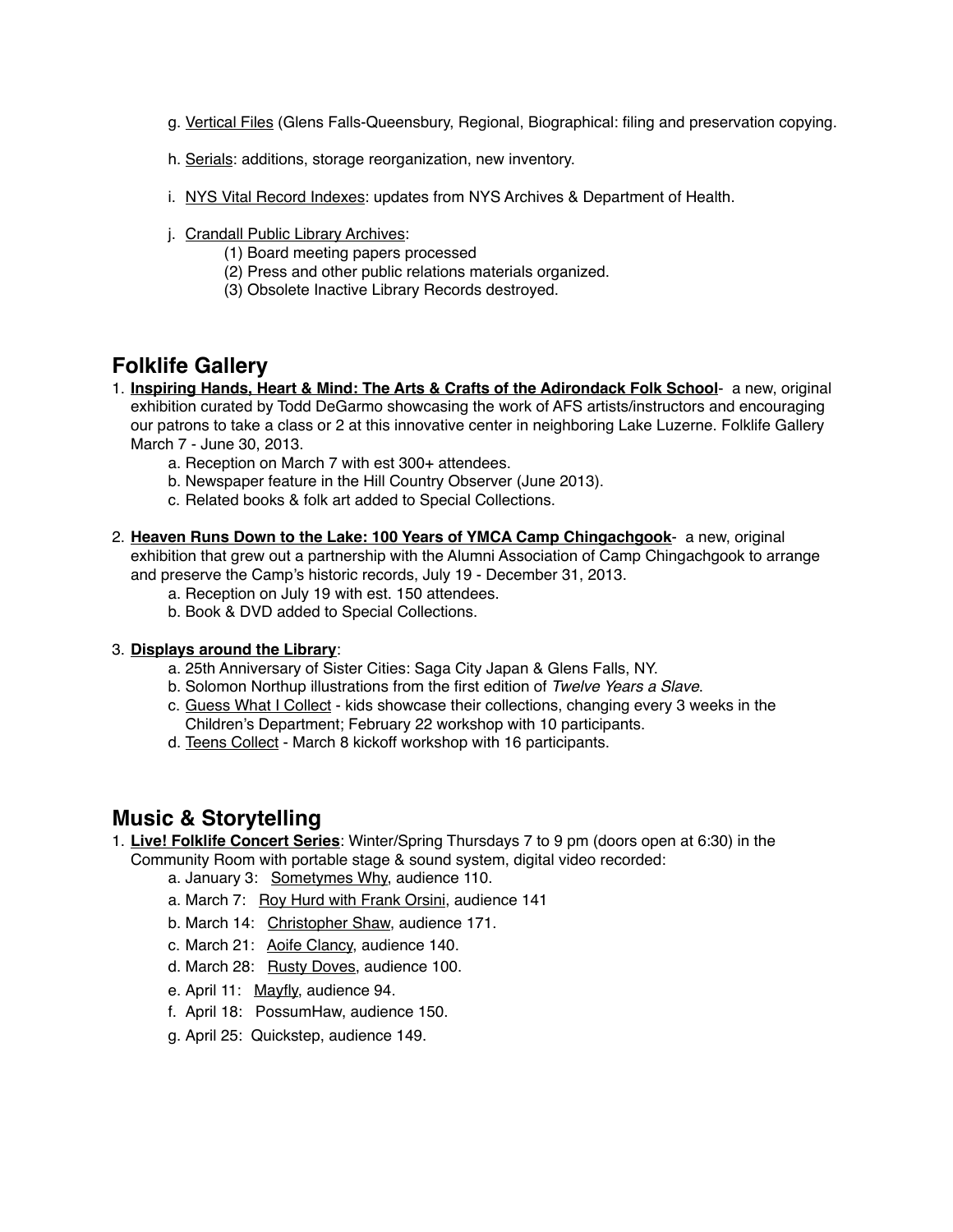- 2. **Women's History Awards**: cosponsored by the American Association of University Women-Adirondack Branch, featuring 5th grade essay contest winners, with guest performance by Nancy Walker, April 17, audience 122.
- 3. **Live! Folklife Release Party**: for Carol Gregson's newest book, *Wet Socks*, and Dan Berggren's newest CD, *Tongues in Trees*, in the Community Room, May 2, 7 to 9 pm, audience 129. Also of note: DeGarmo's quote on the back cover of the book, and 4 newspaper feature stories (*Chronicle* April 25, *Post-Star* April 27, *North Creek News Enterprise*, 2 stories, April 29)
- 4. **Summertime Music Society** continues a second year of a partnership with the Folklife Center to offer three free concerts on Thursday evenings at 7 pm in the Community Room this summer. Thanks to the Friends of CPL for funding, Artist Pianos of Albany for the loan of a concert piano, and *Uncorked* for wine receptions following the concerts. All concerts digital video recorded:
	- a. July 11, "Old World/New World": with Garry Ianco, violin; Charlie Powers, cello; Christopher Bush, clarinet; Carol Minor, piano; audience 90.
	- b. July 25, "Summerland Serenade": with Jen Herman, viola; Sahoko Sato, mezzo-soprano; Christopher Bush, clarinet; and Carol Minor, piano; audience 80.
	- c. August 9, "Summerland Music Society presents Charlie Chaplin's *The Kid*" with Cary Brown, live piano accompaniment to Charlie Chaplin's classic silent film, and a special prelude performance by Christopher Bush, clarinet, Carol Miner, piano; audience 147.
- 5. **Live! Folklife Concert Series**: Fall Thursdays 7 to 9 pm (doors open at 6:30), free, in the Library's Community Room, with portable stage and sound system, digital video recorded:
	- a. September 28: Al & Kathy Bain, audience 135.
	- b. October 3: Tom Akstens & Neil Rossi, audience 91.
	- c. October 10: Bob Warren Trio, audience 149.
	- d. November 7: Shady Rill, audience 103.
	- e. November 14: Blue Sky Boys, audience 105.
	- f. November 21: Andrew & Noah Band, audience 129.

### **Workshops, Talks, Presentations**

- 1. Teens in Archives- presentation by Burke, January 17, audience 22.
- 2. Board of Trustees presentation at monthly meeting by Erica Burke, January 30, audience 20.

#### 3. Family History Workshops, free, 2nd Saturdays in Spring

- a. February 9: Family History 101 with Lisa Dougherty, audience 17.
- b. March 9: Irish Genealogy with Erica Wolfe Burke, audience 42.
- c. April 13: French Canadian Research with Erica Wolfe Burke, audience 18.
- 4. French Canadian Research, talk by Burke for Heritage Hunters History Faire, April 20, audience 16.
- 5. Warren County @ 200: a free series of presentations celebrating Warren County's 200th birthday cohosted with the Chapman Historical Museum, on Thursday evening at 7 pm:
	- a. May 9: War of 1812: Songs & Stories of New York by Dave Ruch, audience 60.
	- b. May 23: Glens Falls & the Photography of Richard Dean by Mark Bowie, audience 64.
	- c. June 6: Behind the Scenes in the Warren Co Archives by Tom Lynch, June 6, audience 57.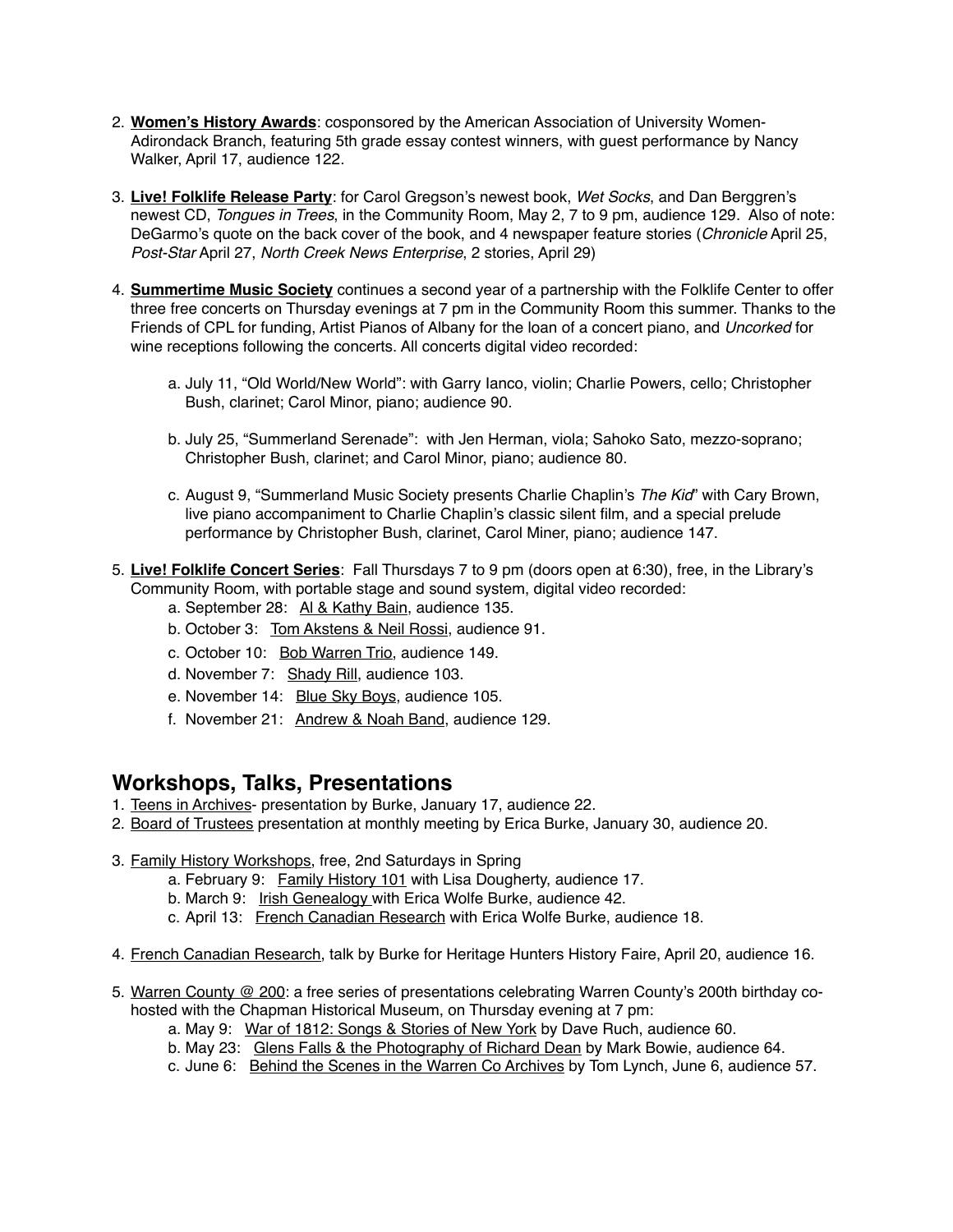- 6. Warren County Historical Society History Day: DeGarmo hosted WCHS in the Community Room, featuring a business meeting, tour of the Folklife Center and preview of our new Lake George Collection, and slide show by Tim Weidner of the Chapman Historical Museum, Saturday, May 11, 9 am to 1 pm, 12 attendees.
- 7. Folklife Center Documentary Fieldwork Internship: during Summer 2013, Rebecca Hersey (Ithaca College, Film & Media major, rising junior) and Marshall DeGarmo (SUNY Geneseo, Sociology major, rising junior) produced 6 short documentaries with the Alfred Z. Solomon Documentary Fieldwork Kit:
	- a. *Sharing Something Deeper: Ralph Lee & the Mettawee River Theatre Company* (8.24 min)
	- b. *A Day at the Cardboard Boat Races* (4:01 min)
	- c. *Modern Blacksmith at the Adirondack Folk School* (3.15 min)
	- d. *Salem Art Works* (3:26 min)
	- e. *Winning the Lottery at Fort Salem Theater* (5:09 min)
	- f. *Viel SpaB! The Salem-Ludinghausen Exchange* (4:50 min)
- 8. What's Up in Your Family Tree, a new children's workshop developed and presented by Todd DeGarmo in cooperation with the Children's Department, July 8, audience 12.
- 9. Warren County @ 200: a free, 6-part series of presentations celebrating Warren County's 200th birthday co-hosted with the Chapman Historical Museum, on Thursday evening at 7 pm:
	- a. October 2: Lake George in the Adirondack Attic with Andy Flynn, audience 17.
	- b. October 9: Boats & Boating on Lake George with Hallie Bond, audience 41.
	- c. October 16: J.S. Wooley at Lake George with Timberlake & Terrie, audience 38.
	- d. November 6: History of the Sagamore Hotel with Carol McCarthy, audience 90.
	- e. November 13: O.C. Auringer, Centennial Poet with Maury Thompson, audience 18.
	- f. November 20: Heaven Runs Down to the Lake with George Painter, audience 38.
- 10. Family History Workshops, 2nd Saturdays in Fall 2013
	- a. September 14, Family History 101 with Erica Burke, audience 10.
	- b. October 12, Ancestry.com with Erica Burke, audience 16.
	- c. November 9, FamilySearch.org with Lisa Dougherty, audience 12*.*
- 11. Family History 101, talk by Burke at Cambridge Public Library, Sept 28, audience 3.

#### 12. Tours & Orientations:

- a. January 9, Kiwanis, audience 10.
- b. February 27, Hudson Falls/Fort Edward seniors, audience 26.
- c. March 26, Teen Japan Group, audience 6.
- d. March 27, Saga City Japan group, audience 15.
- e. April 8, 3 Library director candidates
- f. April 12, Saga City Japan delegation (see Post-Star feature), audience 30.
- g. April 17, Northshire Bookstore owner and buyer, audience 2.
- h. May 21, 2 school tours, audience 66.
- i. May 29, Brazil Rotary with Jackie Touba, audience 10.
- j. June 3, 3rd graders, audience 29.
- k. June 13, 4th graders, audience 25.
- l. October 25, tour, audience 12.
- m. November 26, CWI, audience 4
- n. December 12, SUNY Adirondack, audience 16